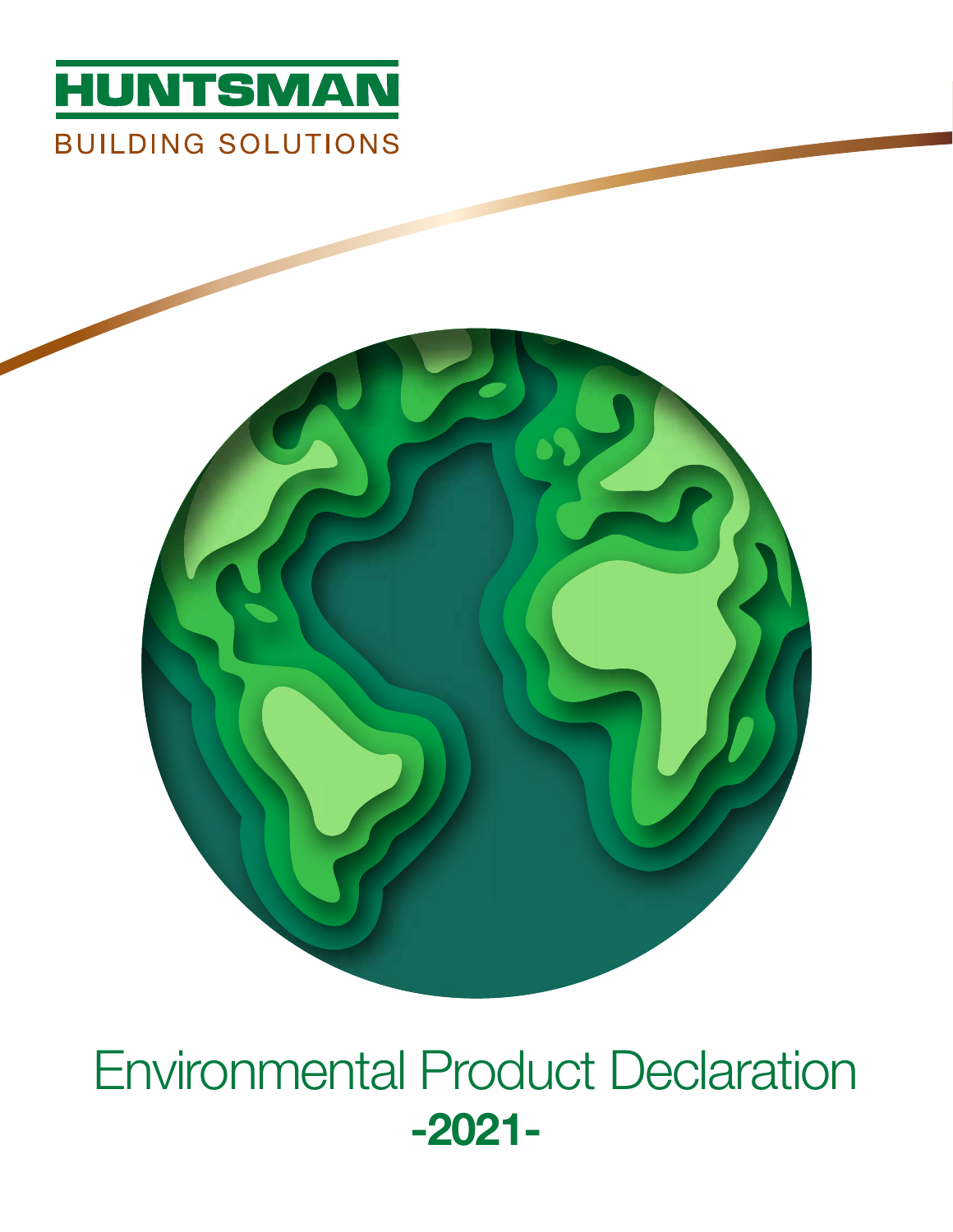# Introduction to Global Warming Potential (GWP)

### Definitions:

#### Greenhouse Gases (GHG):

- Absorb energy and trap heat in the atmosphere, effectively warming it.
- Heat-trapping potential and atmospheric lifetime specific to each GHG.

#### Global Warming Potential (GWP):

- Metric that compares the global warming impact of those different GHGs.
- Measures how much energy the emissions of 1 ton of a GHG will absorb over a given period relative to 1 ton of CO2; expressed in Carbon Dioxide Equivalent (CO2-eq.).

#### The higher the GWP, the more a gas warms the planet compared to CO<sup>2</sup> over a period of 100 years.

# Worldwide Issue: Global Warming

#### Two main types of carbon emissions (GHG) in buildings that contribute to the GWP:

- 1) Embodied carbon of construction materials
- 2) Operational carbon of buildings (e.g. HVAC)

#### PROBLEM:

#### Construction & Building Operations

- 38% of global annual GHG emissions

#### PROBLEM:

#### World's building stock expected to double by 2060

- ++ energy consumption; ++ carbon emissions

#### Global CO2 Emissions by Sector



*Chart source: © 2021 Huntsman Building Solutions. All rights reserved. Data sources: UN Environment Global Status Report 2020; IEA Energy Technology Perspectives 2020; IEA World Energy Balances 2020*

#### HBS SPF's Contribution to Reducing Construction And Buildings' Global CO2 Emissions

- 1) Reduced embodied carbon of HBS products as demonstrated in HBS-specific EPD & LCA.
- 2) Reducing operational carbon of buildings through increased energy performance.

#### RESPONSE TO PROBLEM: Paris Agreement's goals:

- Limit global warming to 2º, pref. 1.5º C from pre-industrial levels (IPCC AR5)
- 2030 » >50% carbon emission reductions
- 2050 » Zero Carbon

Addressing upfront carbon by changing the way buildings are designed, built, used and decommissioned will be a priority over the coming decades.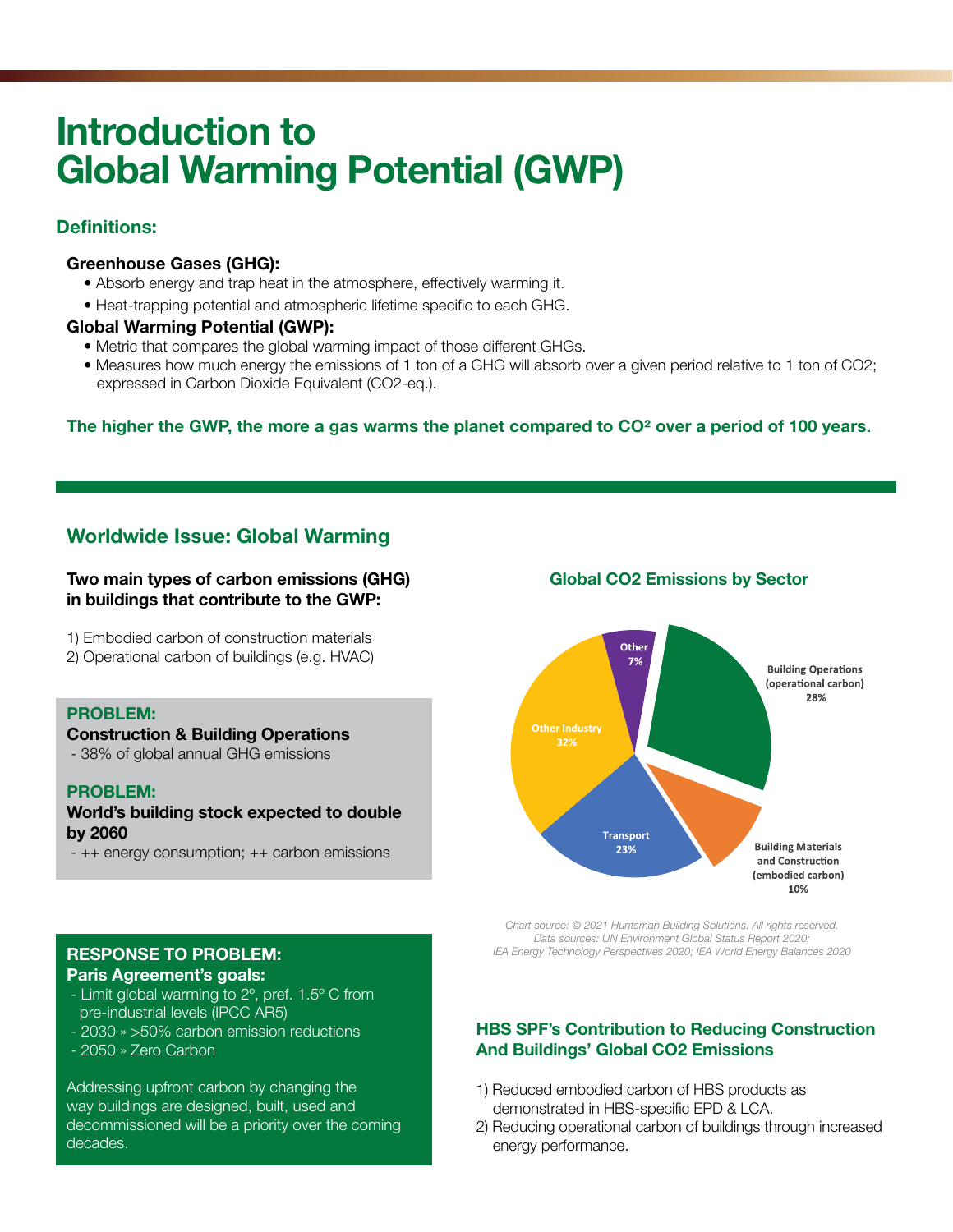

#### Environmental Product Declaration

- Heatlok HFO: 1st SPF product with a product specific Type III EPD, third-party made and externally verified by UL in accordance with ISO 14025, ISO 14044, ISO 21930 and EN 15804.
- Based on Cradle-to-Grave Life-Cycle Assessment which communicates transparent, objective and comparable information about the entire life-cycle environmental impact of products.
- HBS' proprietary polyol with recycled content & the new-generation Solstice HFO blowing agent with a GWP=1 responsible for diminished environmental impact.

#### **ENVIRONMENTAL PRODUCT DECLARATION HEATLOK HFO AND HEATLOK SOYA HFO**

HUNTSMAN BUILDING SOLUTIONS







Huntsman Building Solutions is a<br>global leader in the manufacture and supply of open-cell and closed-cell stray polyurethane foam (SPF)<br>insulation and coatings. Formed in May 2020 through the combination of the Demilec and Icynene-Lapolla SPF<br>businesses, Huntsman Building Solutions is a business unit of Huntsman Corporation and has a combined heritage of more than 110<br>years. Through the application of innovative technology and advanced science.

Huntsman Buildling Solutions focuses on meeting market demands for more energy-efficient products and serves a range of industries, induding<br>residential, commercial, industrial, institutional, and agricultural. For more information visit www.huntsmanbuildingsolutions.com.







# Heatlok HFO's GWP Comparison to Other Insulation Types

- 39% lower than the spray foam industry average (SPFA)
- 74% and 96% lower than HFO extruded polystyrene
- 77% lower than heavy density mineral wool
- 52% lower than light density mineral wool
- 55% lower than unbonded loosefill & blown-in mineral wool

*Chart source: © 2021 Huntsman Building Solutions. All rights reserved. Data sources: Products' respective EPDs.*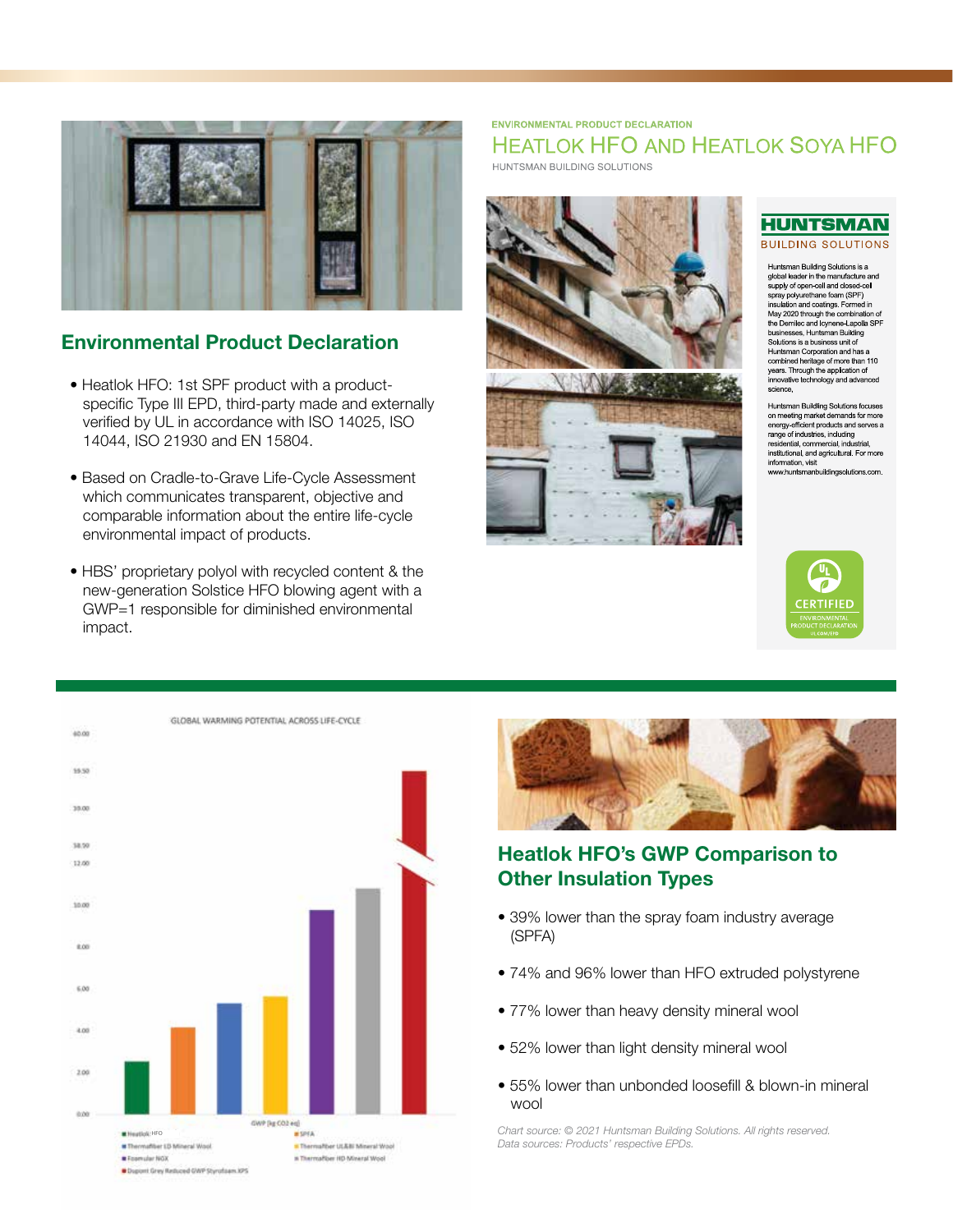# Assembly Comparisons

Wall assembly with only Heatlok HFO vs assemblies insulated with mineral wool, HFO extruded polystyrene board stock and fiber glass insulation. By simply replacing all insulation and membranes in assemblies A and B by the single product Heatlok HFO at an equivalent R-value, assembly's GWP nearly cut in half.

# $A/B \times C = 45\%$  GWP



*Chart source: © 2021 Huntsman Building Solutions. All rights reserved. Data sources: Products' respective EPDs.*





#### Global Energy Use by Sector

### Energy Efficiency

- Building Operations: 30% of global annual energy use
- HBS SPF: Inherently seamless and higher thermal insulation, vapor and air barrier properties increase energy savings, reduce HVAC loads & lower building operational carbon emissions.
- Using spray foam in place of other products could reduce annual home heating and cooling-related carbon emissions by 30% (American Chemistry Council)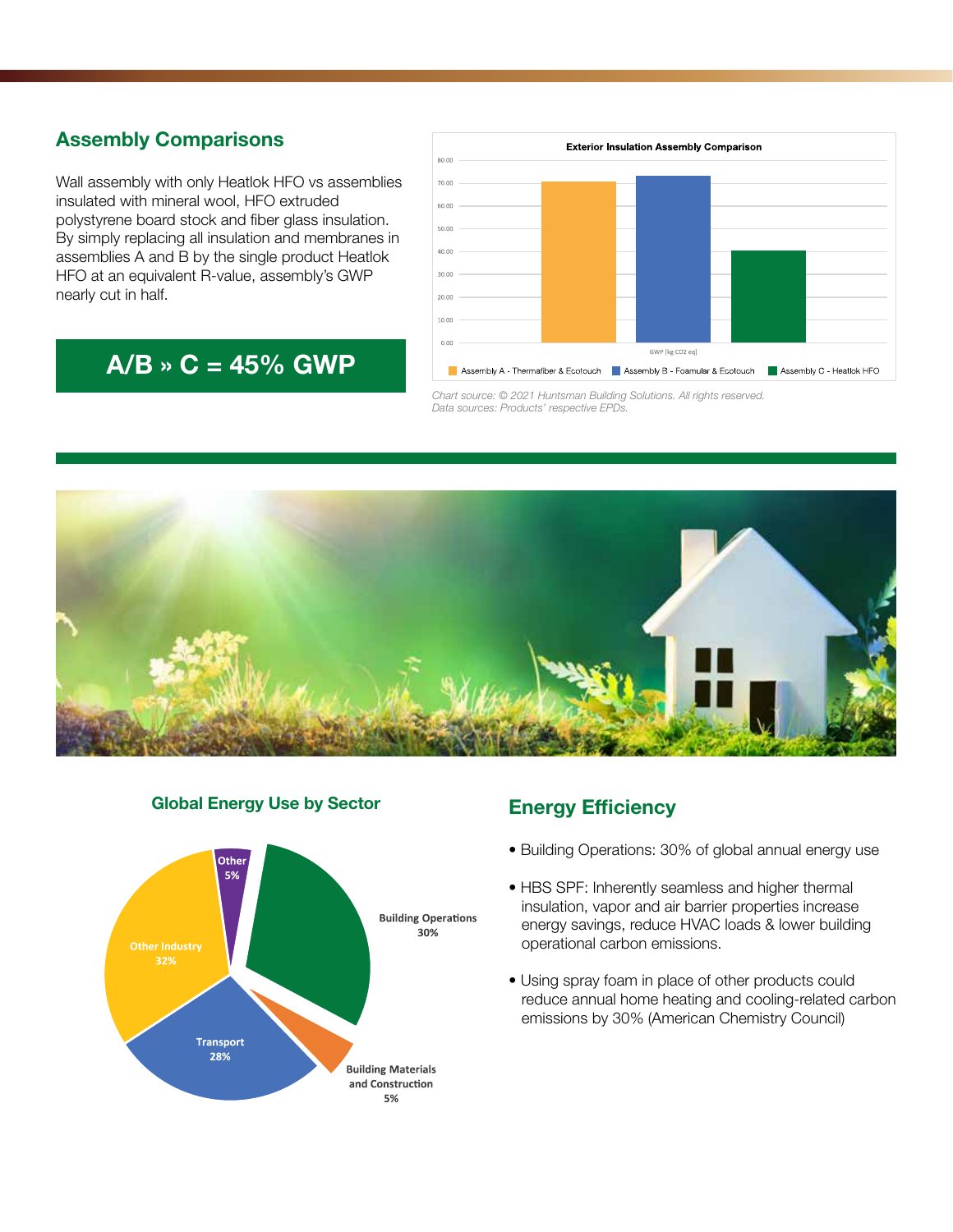# **HEATLOK® HFO™**

## GWP Payback Period & Carbon Removal

- SPFA's Energy modeling report compares embodied energy and carbon impact of SPF and fiberglass insulation.
- GWP Payback period: SPF's higher initial embodied carbon is offset by its energy and operational carbon emission savings within 8 years. Then, through its remaining service life, SPF prevents the release of carbon in the atmosphere that would be released with fiberglass insulation.
- Having lower embodied carbon than the industry average, Heatlok HFO's GWP Payback Period is only 4 years. After 4 years, Heatlok HFO removes carbon that would be released in the atmosphere using fiberglass.



*Chart source: SPFA Counting Carbon: Demand a Better Insulation in Your Next Home 2021*



# LEED & Other Sustainability **Benefits**

- HBS SPF keeps building components in better condition longer, giving buildings longer lifespans, which promotes the reuse of materials & buildings to reduce the reliance on new construction and the need for virgin materials.
- Waste reduction during construction
- Contains recycled & renewable content
- Exceeds indoor air quality standards
- Greenguard Gold-Certified

HBS' SPF products help achieve LEED and other programs' sustainability goals of reducing whole building life-cycle impacts.